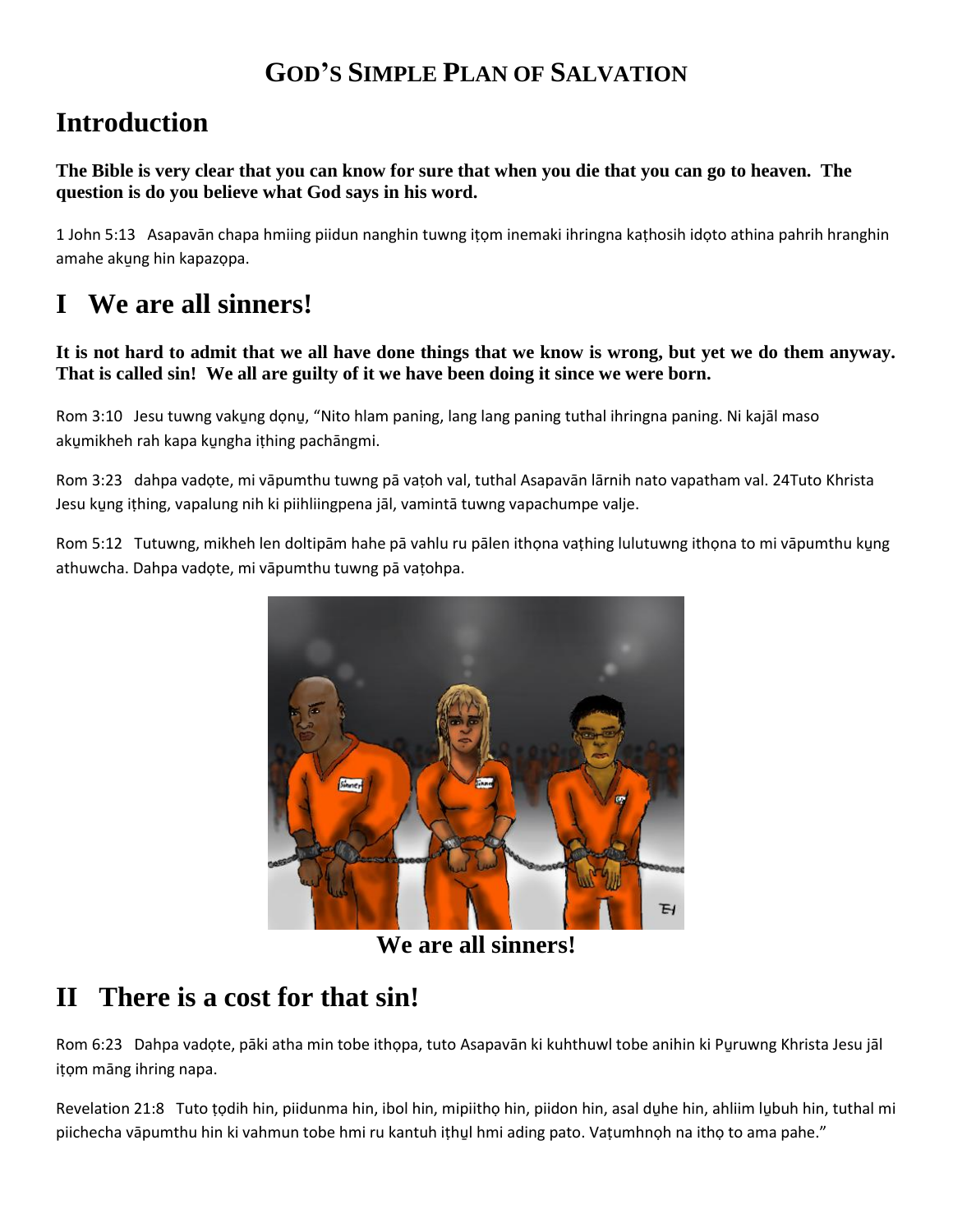Revelation 20:11-15 Tuthal aruwng ungna ido piiholpah ru valen ki iungto niing thiingnu̱. Ama āng kito dolti ru pavān to ichun paje, tuto vathin hranghin hmun amdoh macha.

12 Ison piihol ileemāng, ithohin to aruwng ungna āngtuwng rih chaje, tuthal thimbu hinto piijangcha. Tuthal lenṭāng thimbu, ihringna thimbu tojoso piijangcha. Thimbu thung vanapazọ, vadọte, vadah vadah naṭoh thal itotuwng ithohin to vazol vatoh valje

13 Adingpi tuwng vathungki iam ithohin to vapahlān valje, itho ru athopām to jongso vakung kihin to vapahlān valje. Tutuwng vāpumthu to ama amaki vanaṭoh thal iṭotuwng vazọl vaṭoh val.

14 Amakite ithọ ru athọpām to hmi adingha vaval valje. Vaṭumhnọh naki ithọ vanadọ to hmi ading pato.

15 Ihringna thimbu̱ thung tuwng vahmiing piizọọma aku̱ mikheh hinto hmi ading ha vavalpa.

### **III Christ died for our sins.**

Rom 5:6 Dahpa vadọte, nāṭangnih nahin dah rah va amma thung rah tuwng Asapavān piidunma thintuwng vapha vāsọh chahthung Khrista to ithọpa.

Rom 5:8 Tuparende, Asapavān tuwng anihin to ajahmeh unsah nālo pahin idọto vāpadang pa. Amatobe, pāpi nāthu hlān hin, Khrista to nathin hin ithọpa.

Rom 14:9 Dahpa vadọte, amathin tuwng Puruwng to thọnu, ihring khupa. Tutuwng amato ithọ ru ihringki Puruwng pa.

Rom 6:23 Dahpa vadọte, pāki atha min tobe ithọpa, tuto Asapavān ki kuhthuwl tobe anihin ki Pu̱ruwng Khrista Jesu jāl iṭọm māng ihring napa.



**Christ died for sinners!**

### **IV Salvation is a free gift, not by good works. You must take God's word for it, and trust Jesus alone!**

Salvation is trusting and receiving Jesus Christ as your Savior. It's trusting in the fact that Jesus Christ died on the cross of Calvary to pay for your sins! It's realizing there is absolutely nothing whatsoever you can do to save yourself and *completely* trusting in Jesus Christ to save you! It's not any church that saves. It's not any baptism, not good works, not sacraments, not repenting, not praying through, not living a good life — IT'S NOT ANYTHING YOU CAN DO!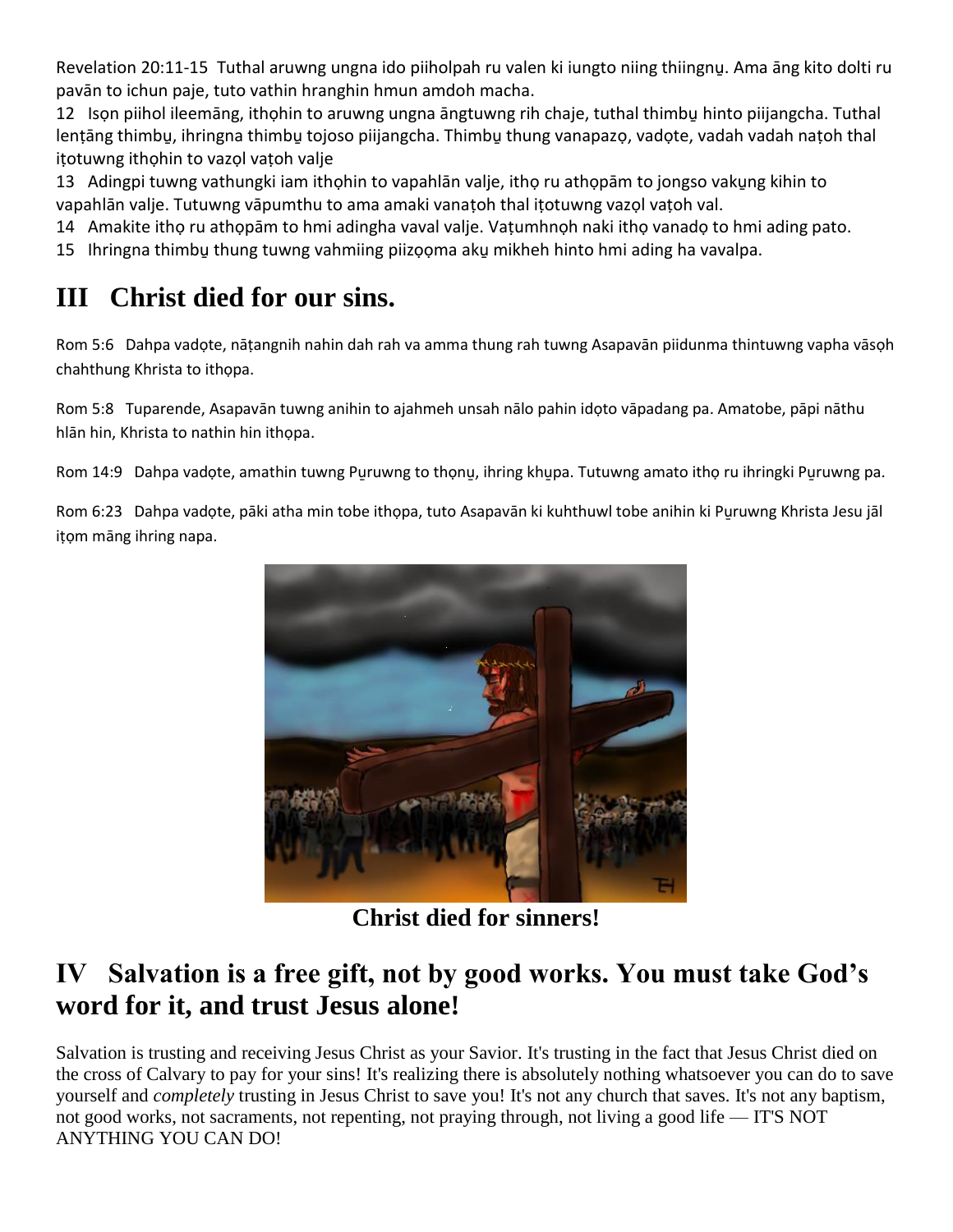Nuang 4:12 Aku̯ lenṭāng ku̯ngrah ihliingna pena he ammi, dahpa vadọte, pavān nanlih ki mihin ku̯ng vana pahlān hmiing kāl lih heng nāi piihliingpe hranghin hmiing lenṭāng am lih mi."

Ephesas 2:8-9 Dahpa vadote, piidun jāl nanghin to Asapavān palungnih tuwng ātin valhin. Amahe nanghin akungki ithuw mapa, tuto Asapavān ki kuhthuwlpa. 9Anungṭoh kihin mapa tutuwng aku̯rah jongso apaholna hranghin ammi.

Titas 3:5 nākalpe pahin. Thoromo ichọlpah nung ṭohin sinso tuki mapa, tuto vapalungnih jāl, nachām hinnu̱ Paṭhathithiing ha hrin nāpathu pahin.



#### **V We must put our faith and trust in Christ in order to be saved.**

Rom 4:24 anihin ki Pu̱ruwng Jesu to ithọki piijal to piidun anihin thin jongso vapazọpa.

Rom 10:9-10, 13 Vadọte, "Jesu to Puruwng pa" dọtiso thangphuwngcha tiso, Asapavān tuwng amato ithọki vāpajalpa dọtiso apalung thung paduncha tibe nangto akalpe naka. Dahpa vadọte, vapalung thung, padunnu tutuwng thoromo ichọl vaphapa, tuthal vahnalkowl tuwng phuwngchanu̯ tutuwng vakalpepa. Dahpa vadọte, "Pu̯ruwng hmiing ithamcha ki makhe to kalpe naka."